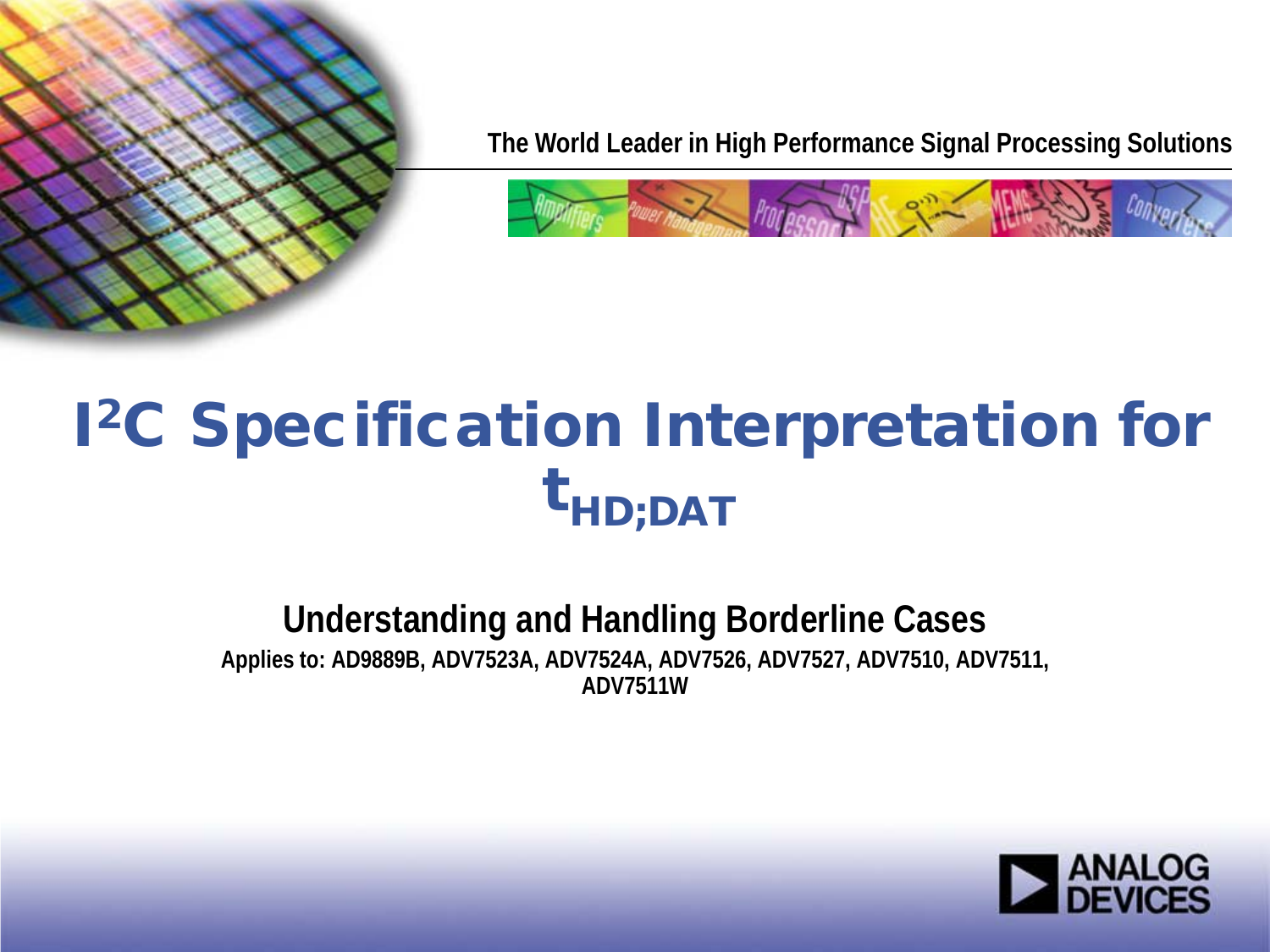



#### Information From the I<sup>2</sup>C Specification



#### **The following information is from the I2C Specification**

- $\bullet$   $t_{HD;DAT} = 0 \mu s$
- **A device must internally provide a hold time of at least 300 ns for the SDA signal (referred to the VIHmin of the SCL signal) to bridge the undefined region of the falling edge of SCL.**
- **For timing purposes, an ACK should be considered a data bit**

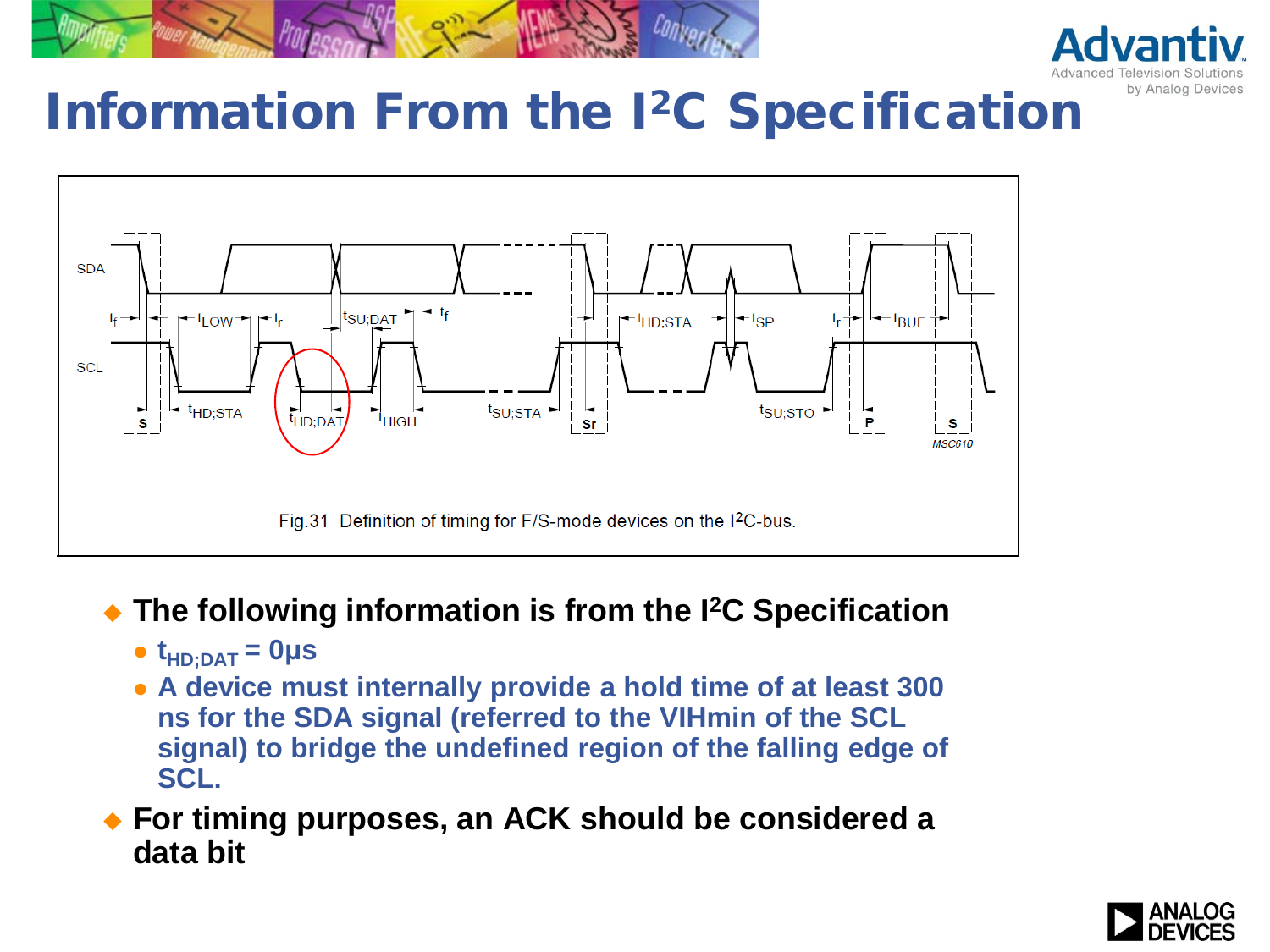



# I2C Requirement

◆ The I<sup>2</sup>C slave is required to have 0µs t<sub>HD:DAT</sub>

#### **The HDMI Tx has 0ns hold time**

- **SDA is clocked on the SCL falling edge to distinguish between a data byte and START condition**
- **Exact threshold between START and data conditions varies with process and temperature**
- **+/- 10ns of margin is recommended to avoid a borderline condition**
- **If the hold time is violated, then the signal will be interpreted as an I2C START condition.**
- **The following two slides show the boundary condition between a START condition and a data byte for the HDMI Tx**

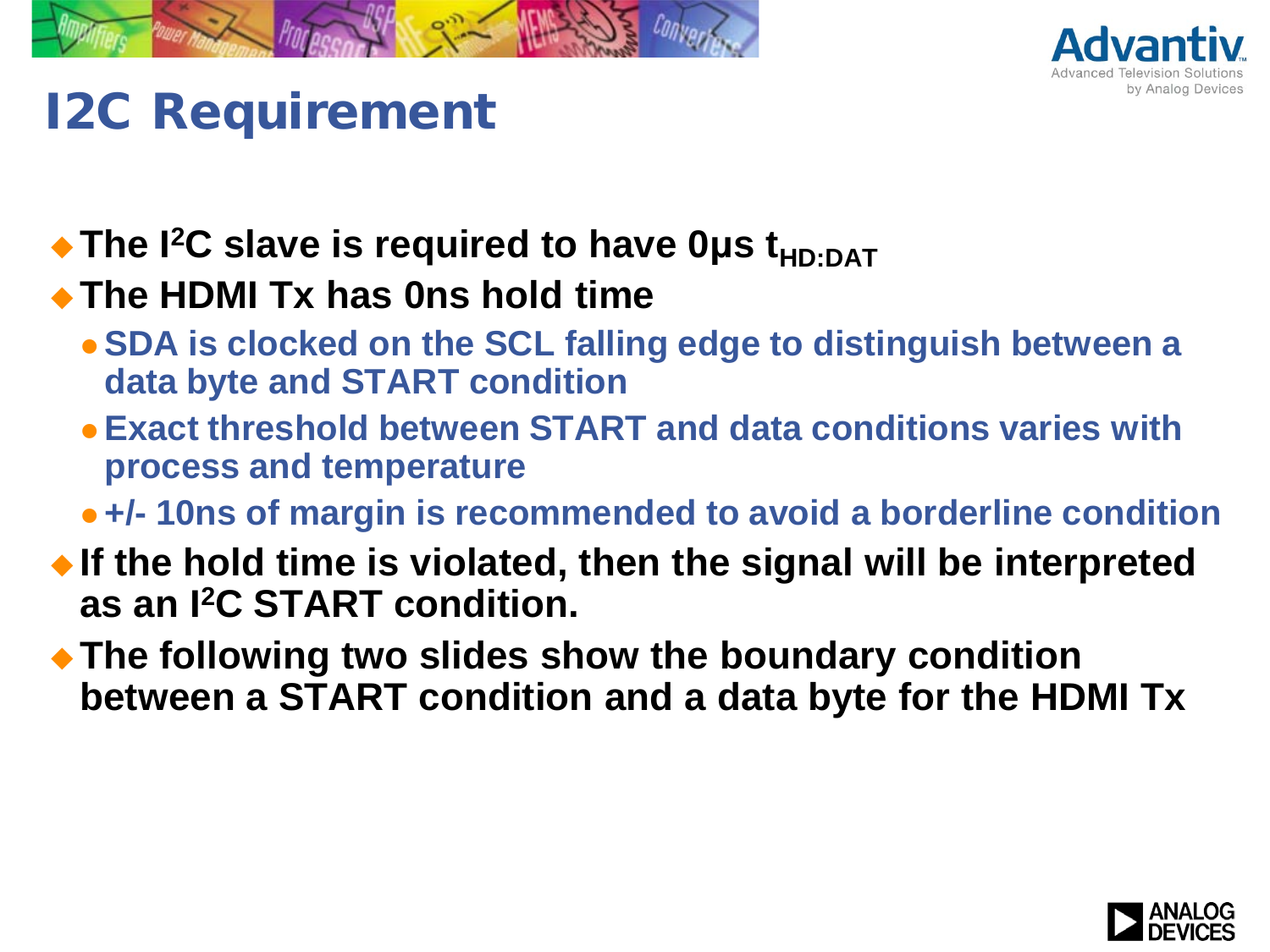



# Behavior of the HDMI Tx: Case 1

**◆ START Condition** 

 **If the falling edge of SDA is before the falling edge of SCL, then the HDMI Tx will consider it a START condition**



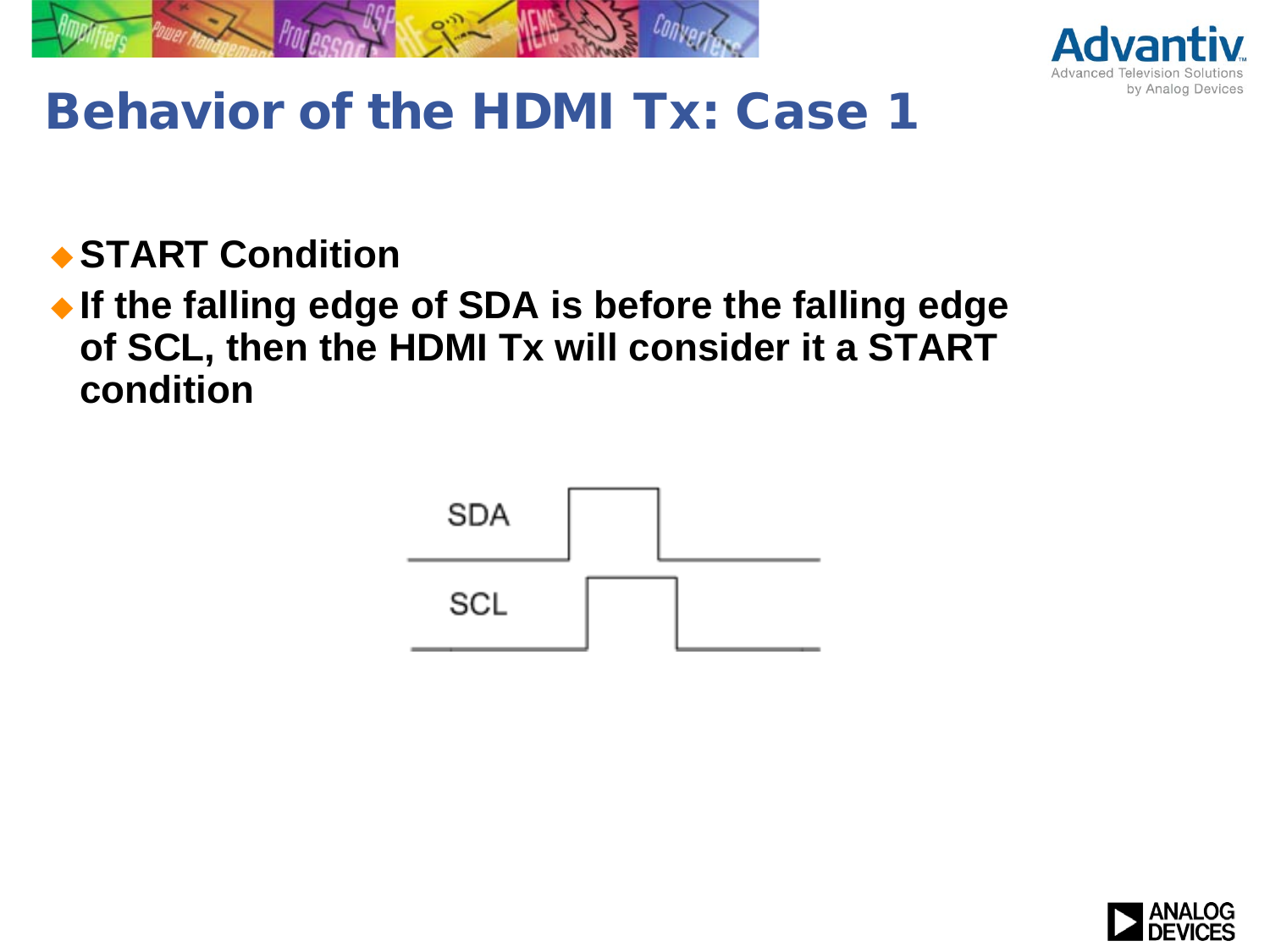



# Behavior of the HDMI Tx: Case 2

◆ Data bit

◆ If the falling edge of SDA > the falling edge of SCL, **then the HDMI Tx will consider it a data bit**



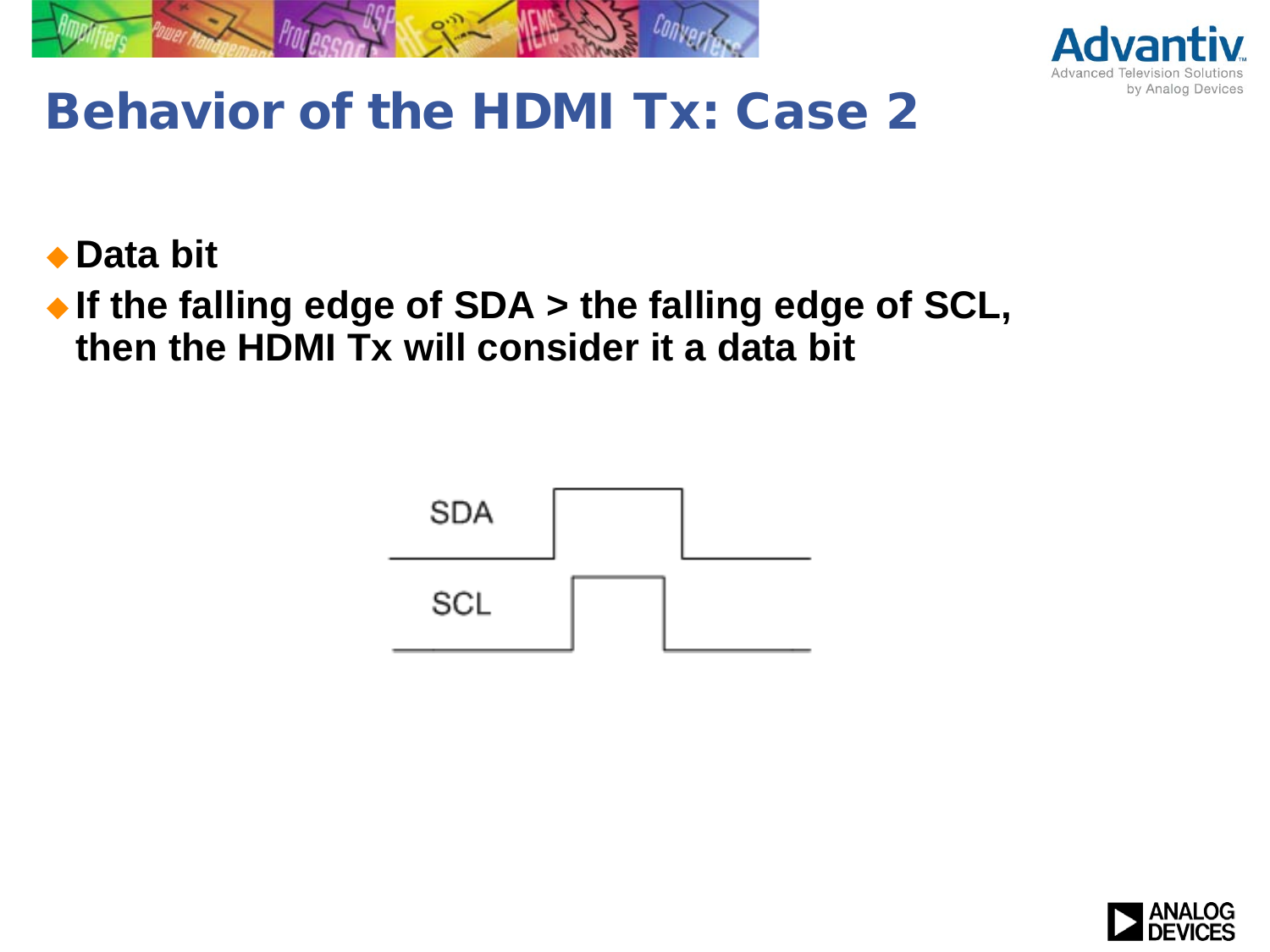



### Borderline Cases

 **There are 2 cases where care must be taken to meet the hold time requirement when using the HDMI Tx**

- **I 2C Master pulls down SDA on falling edge of SCL after a logic 1 bit**
- **I 2C Slave or Master ACKS immediately on the 9th bit, when the eight bit was a logic 1**

#### **Ideally these cases should be avoided**

 **In an ideal case there will be 300ns of hold time provided from the master or ACKing device as stated in the t<sub>HD:DAT</sub> note in the I<sup>2</sup>C Specification**